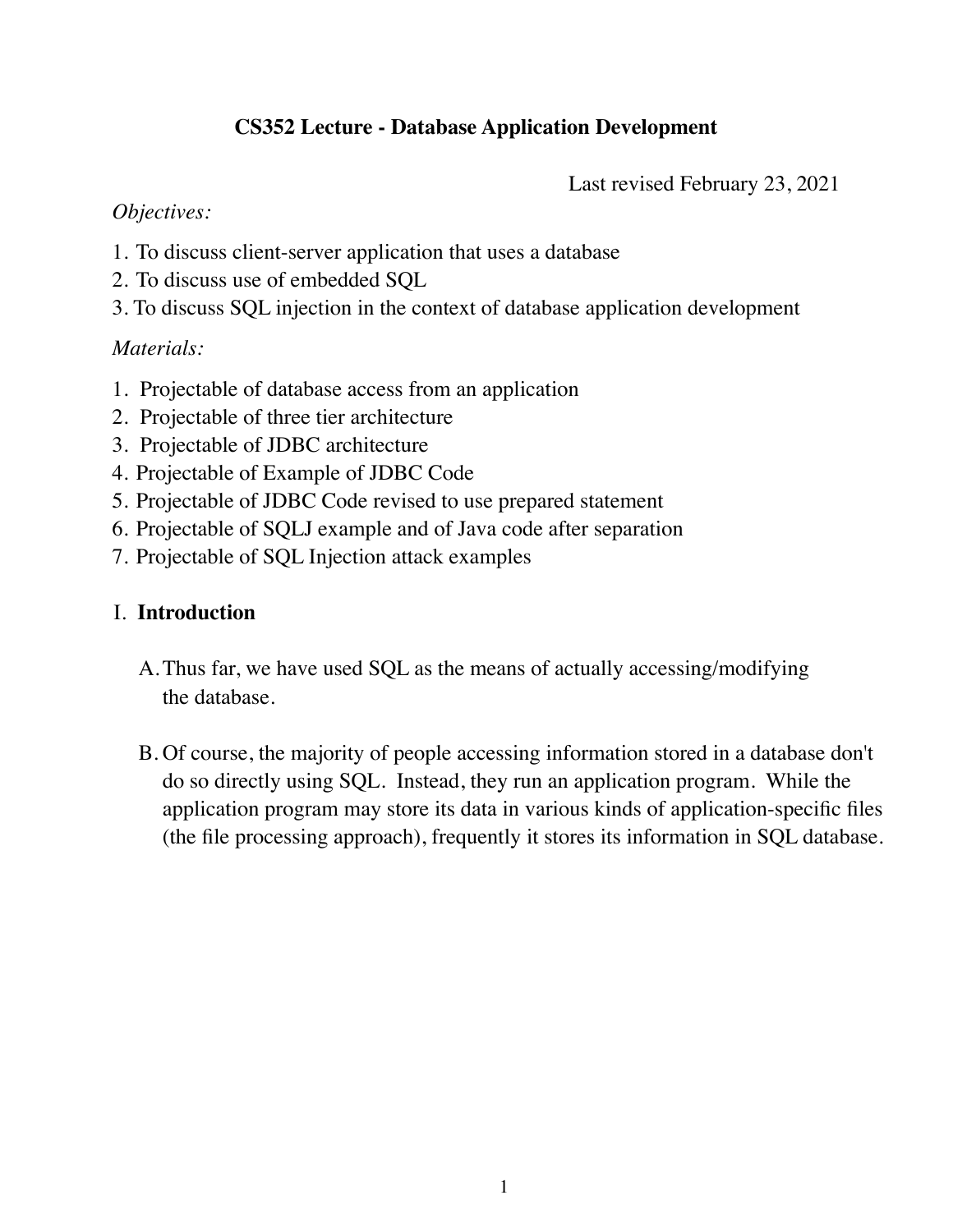

## PROJECT

Examples of the latter?

ASK

Numerous - many web-based ecommerce systems use a database to actually store the data; also bank tellers, insurance agents ...

- C. When a user interacts with an application program that stores its data in a generic database, there are three kinds of tasks that are performed:
	- 1. Database tasks tasks related to accessing/modifying information in the database (e.g. tasks corresponding to SQL select, insert, update, delete or the equivalent in some other DML).
	- 2. "Business logic" tasks tasks related to the actual logic of the application (which vary widely from application to application, of course.) Quite a few things might fall into this category, including
		- a) Carrying out the task(s) that the software is designed to do: displaying information, recording purchases/reservations/..., etc.
		- b) Ensuring that the appropriate "business rules" are adhered too e.g., for example, if a system is registering students for courses one important "rule" that needs to be enforced is that a student cannot be signed up for two different courses meeting at the same time (at all, or perhaps without some sort of special permission)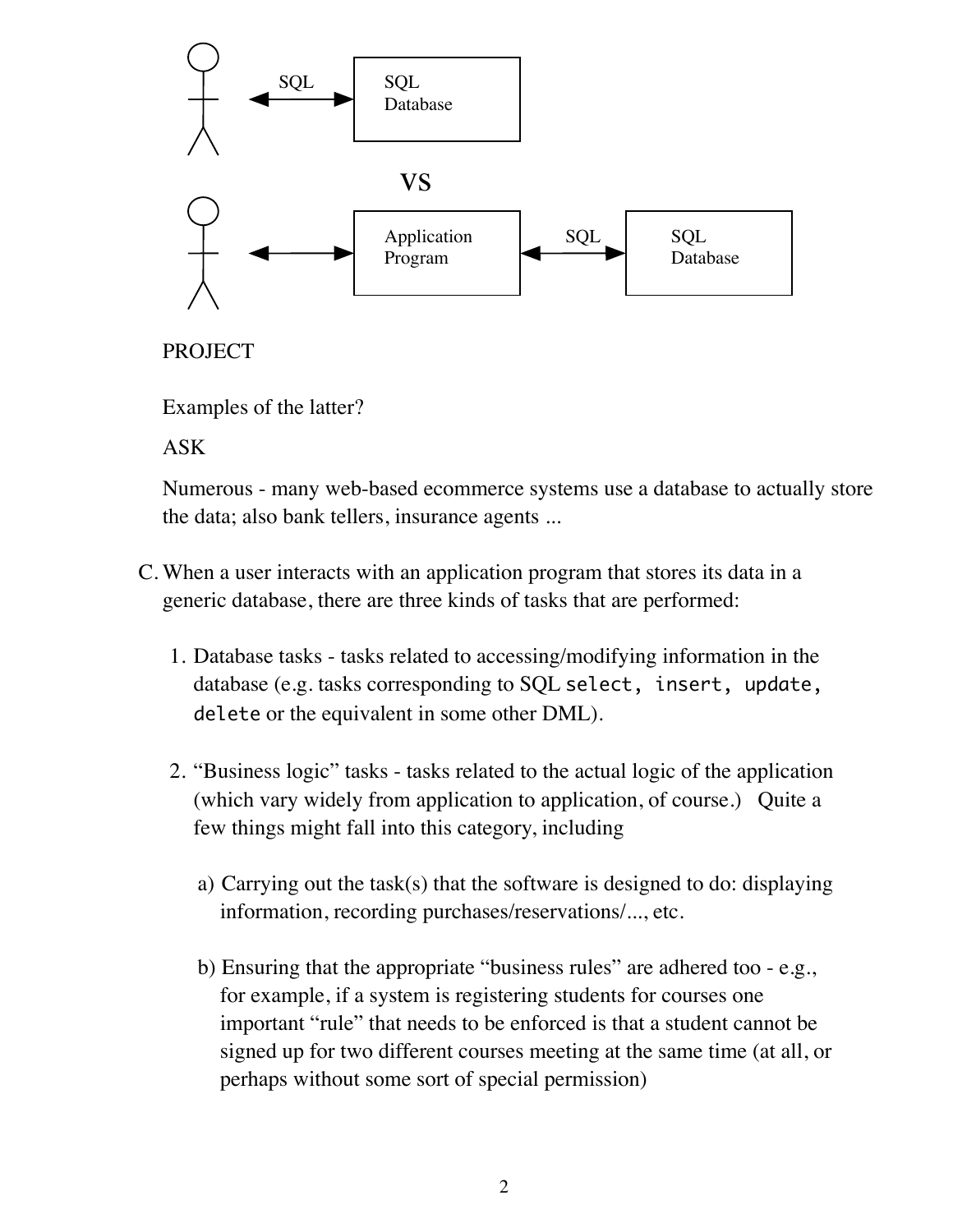- c) Ensuring that users are properly authenticated if sensitive information is being made available or data is being modified.
- 3. User interface tasks tasks concerned with presenting information to the user and accepting commands from the user. This could be via a command line interface or some kind of dedicated hardware (e.g an ATM), but is often done through a GUI.
- D.It is certainly possible for all three kinds of tasks to be done by the same program.

Example: your library project for CPS122 (sort of - but could have been made more this way)

However, most applications make use of a client-server model, where the user interface resides on the user's computer or mobile device which communicates with the application using the internet - typically via http.

The most common architecture is one called the three-tier architecture.



PROJECT: three-tier architecture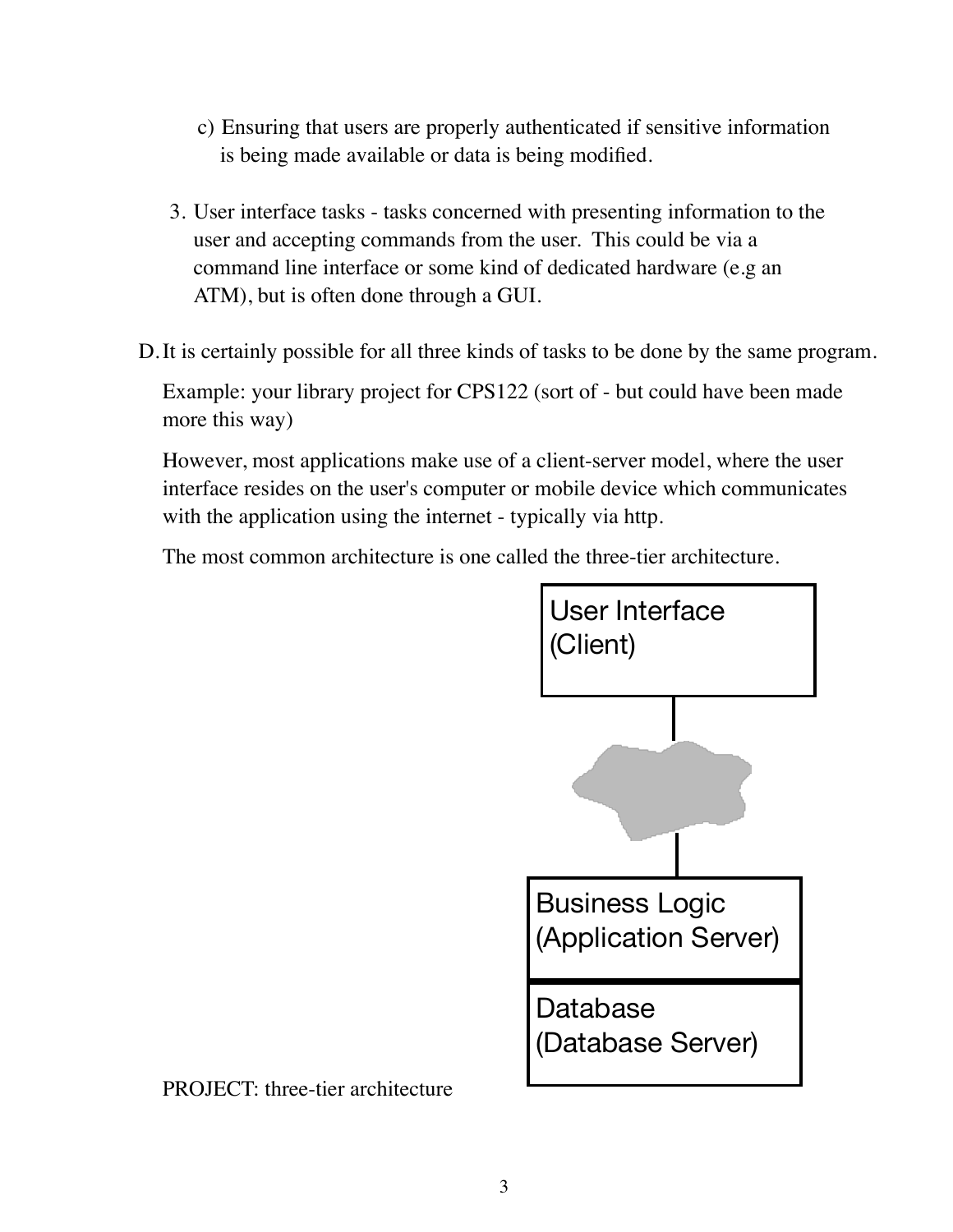- 1. In many cases, the middle layer also includes a web server that responds to http requests from a web browser (serving as the user interface) or an app running on a mobile device.
- 2. It is possible for the application and database servers to either be the same system or to be on two separate systems communicating vial a network. Either way, though, they are conceptually distinct and communicate with each other - often through SQL
- E. The book included some discussion of communication between the user interface and the application server via http, but we won't deal with this today. (At Gordon, this is dealt with in our Internet Programming and Mobile Systems courses.)

Our focus in this lecture will be on the interaction between the application and database layers.

### II. **Accessing the Database from Within a Program**

- A.One of two approaches is typically used to allow the application code to access the database
	- 1. One approach called <u>dynamic SQL</u> involves the application program generating SQL statements as character strings. Such a string is then passed to the database, where it is interpreted. In the case of Java, the technology used is called JDBC - Java Database Connectivity. (You have used this for a lab in CS221.)
		- a) A system that uses JDBC has the following architecture: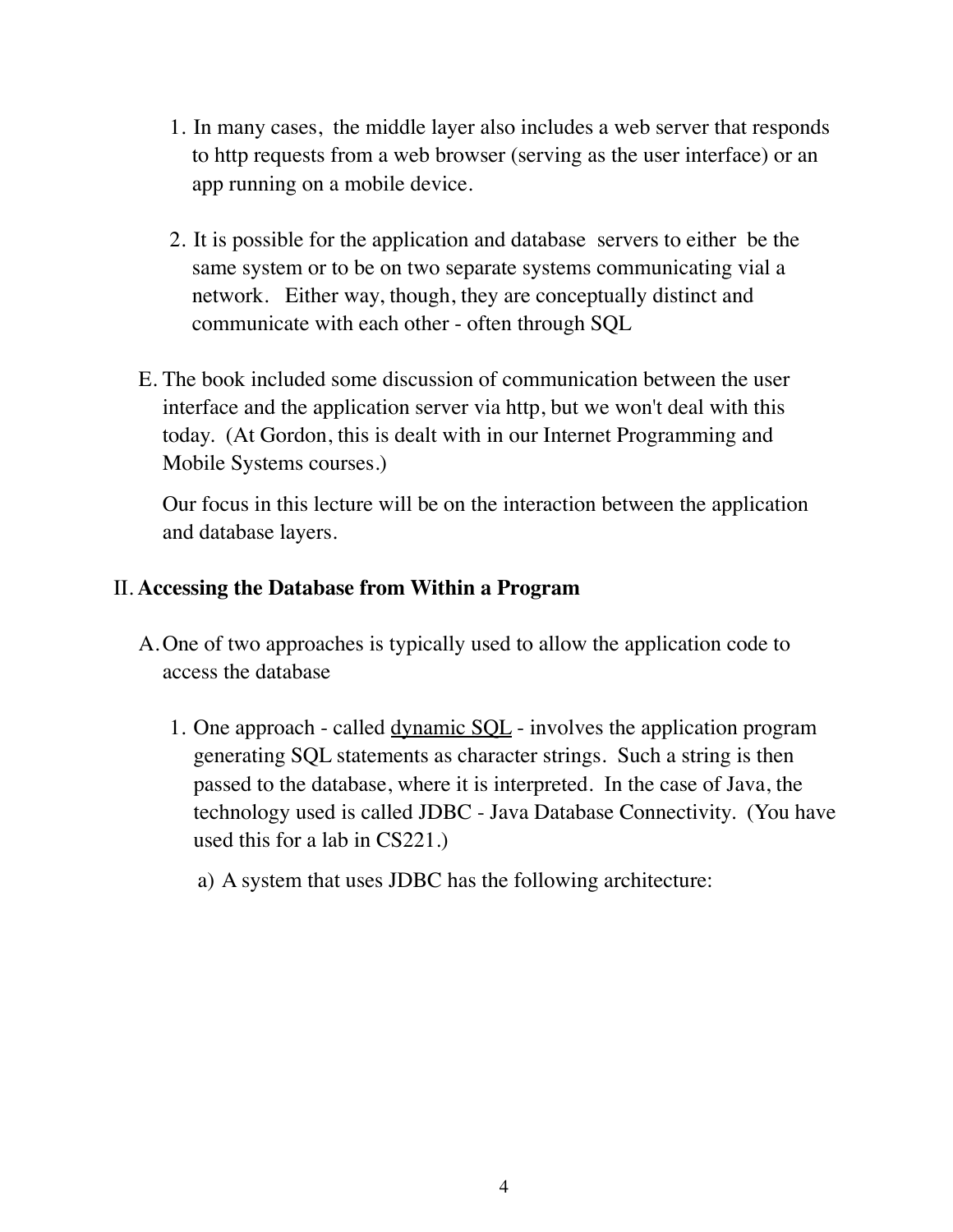

PROJECT - JDBC ARCHITECTURE

- (1)The Java program itself will work on any platform that supports Java and with any DBMS that supports JDBC.
- (2)The JDBC driver a collection of classes typically furnished by the database vendor - serve to translate operations in the Java program into network messages to the database server in a form that is appropriate to the specific DBMS being used. (Thus, each brand of DBMS needs its own JDBC driver; but since the JDBC driver is often written in Java, it could be platform-independent. However, some drivers do use platform-specific native code, in which case they are platform-specific as well.).
- (3)Just to review, here is an example of JDBC code (from CPS221 lab).

PROJECT JDBC Code Example

- (4)A SQL statement is constructed as a character string, using string concatenation as with any Java string.
- (5)A SQL statement is executed by passing it as a parameter to a method of class java.sql.Statement, which in turn passes it to the JDBC driver, which in turn passes it on to the database - with the result traveling back to the program via the reverse of the same path.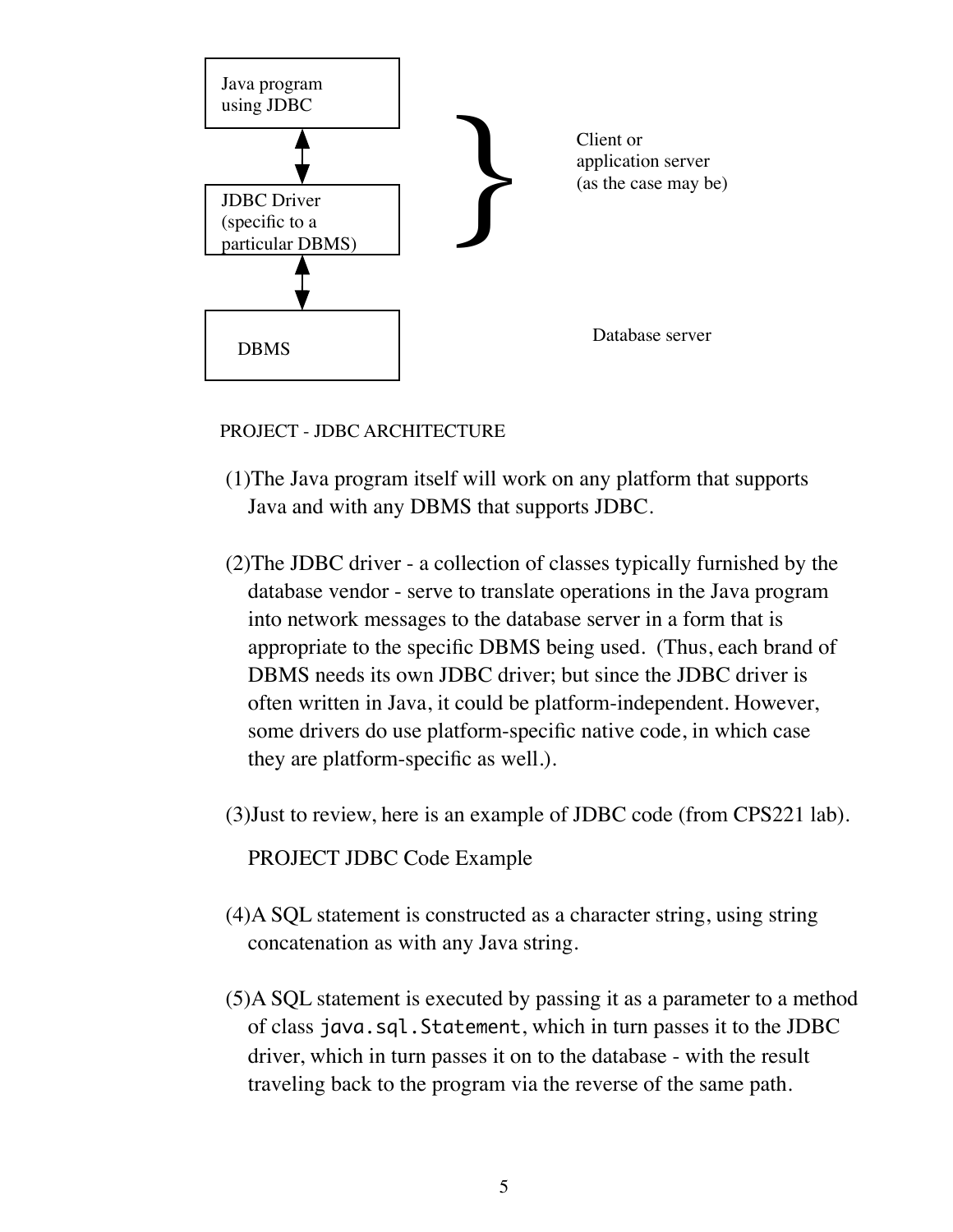(6)The process of parsing the SQL statement is computationally expensive. For some statements (e.g. those involving joins), some effort may also be expended by the DBMS on planning a good strategy for executing the query (we will see later in the course how much of a difference this can make). This can also be computationally expensive.

Because of the computation potentially involved in parsing and strategy planning, JDBC incorporates the notion of a "prepared statement", which allows this work to be performed once - when the statement is prepared - rather than each time it needs to be executed. A prepared statement can have parameters, which are values to be supplied when the prepared statement is actually executed.

PROJECT - revision of JDBC to use a prepared statement

- (a)Note the use of ? as a placeholder in original statement
- (b)Note the use of an appropriate method (in this case setString(), though there are many others) to set the parameters.
- (c)Note the use of executeUpdate() to actually execute the prepared statement with the specified parameters., (There is also an executeQuery() that returns a ResultSet, which is used with select statements.)
- b) JDBC is actually based on an earlier technology (originated by Microsoft) called ODBC - Open Database Connectivity - which supports database access by application programs written in a variety of different programming languages through a library. (The architecture is similar to JDBC, except for the presence of an ODBC library between the program and the driver; for this reason, ODBC drivers are also platform-specific).
- 2. The other approach called static SQL involves the application program being a mixture of SQL and some other programming language.
	- a) The language in which the SQL is embedded is called the host language.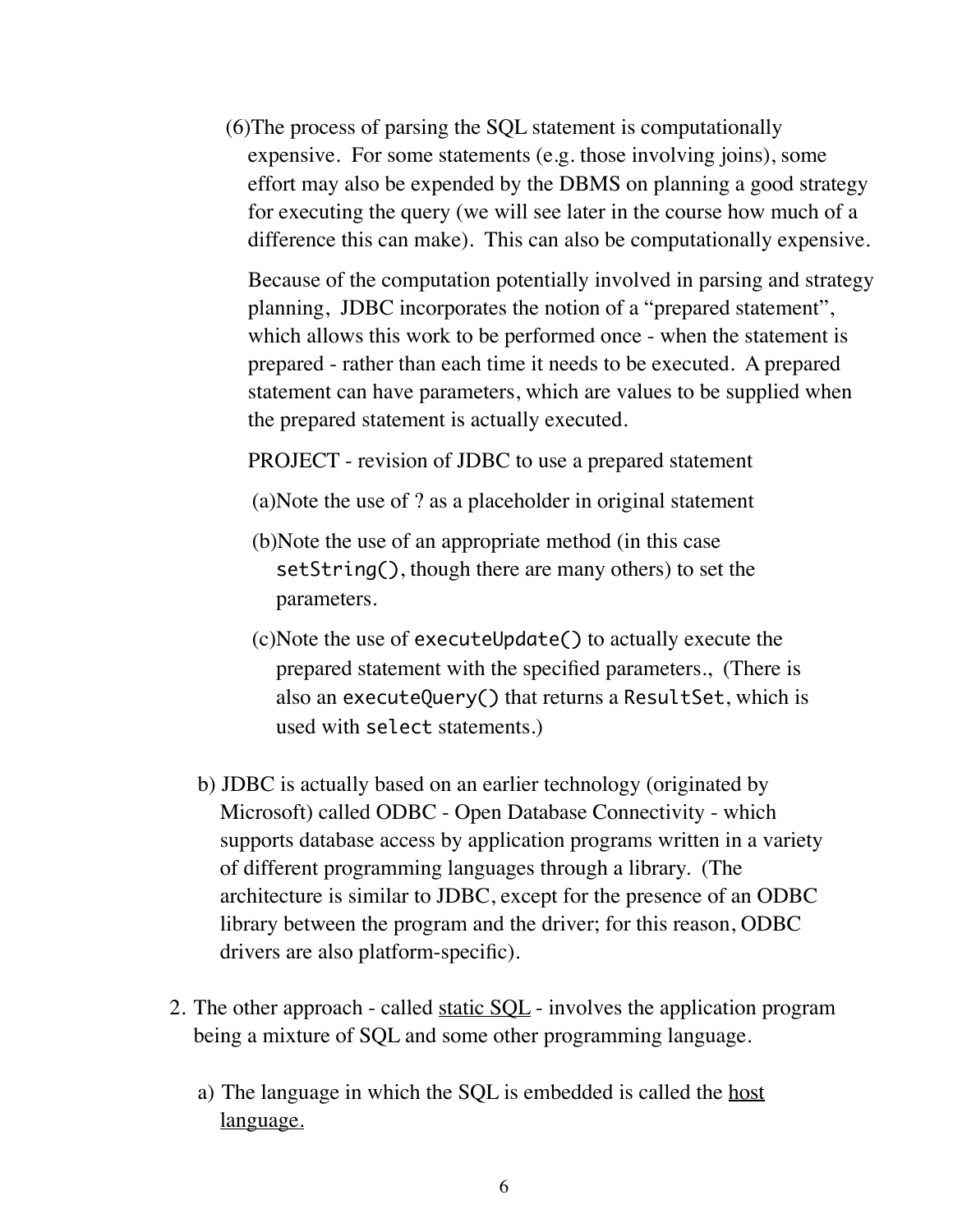- (1)The syntax details for any particular language are common to that language - regardless of what brand of DBMS is being used.
- (2)Of course, SQL itself is also (relatively standard).
- (3)However, the actual implementation of embedded SQL for a specific language/DBMS is typically furnished by the DBMS vendor.
- b) Embedded SQL implementations exist for a variety of host languages. For example, db2 comes with support for embedding SQL in Java, C/ C++, COBOL, FORTRAN, Perl, and REXX.
- c) We will be using this approach for the programming project in the course. We will be using an approach to embedding sql in java known as SQLJ.
	- (1) The "style" of SQLJ is a bit different from SQL embeddings in other languages. It was developed jointly by 7 major software vendors to tale advantage of some distinctive characteristics of the Java language, such as built-in support for threading.
	- (2)Despite being an ANSI standard, SQLJ never really "caught on" in part due to lack of support being included in IDEs such as NetBeans, Eclipse, etc.
	- (3)Nonetheless, we will use it for the second project in this course because its style is very similar to SQL embeddings in other host languages, and GUI development is much easier in Java than in other languages typically used with embedded SQL.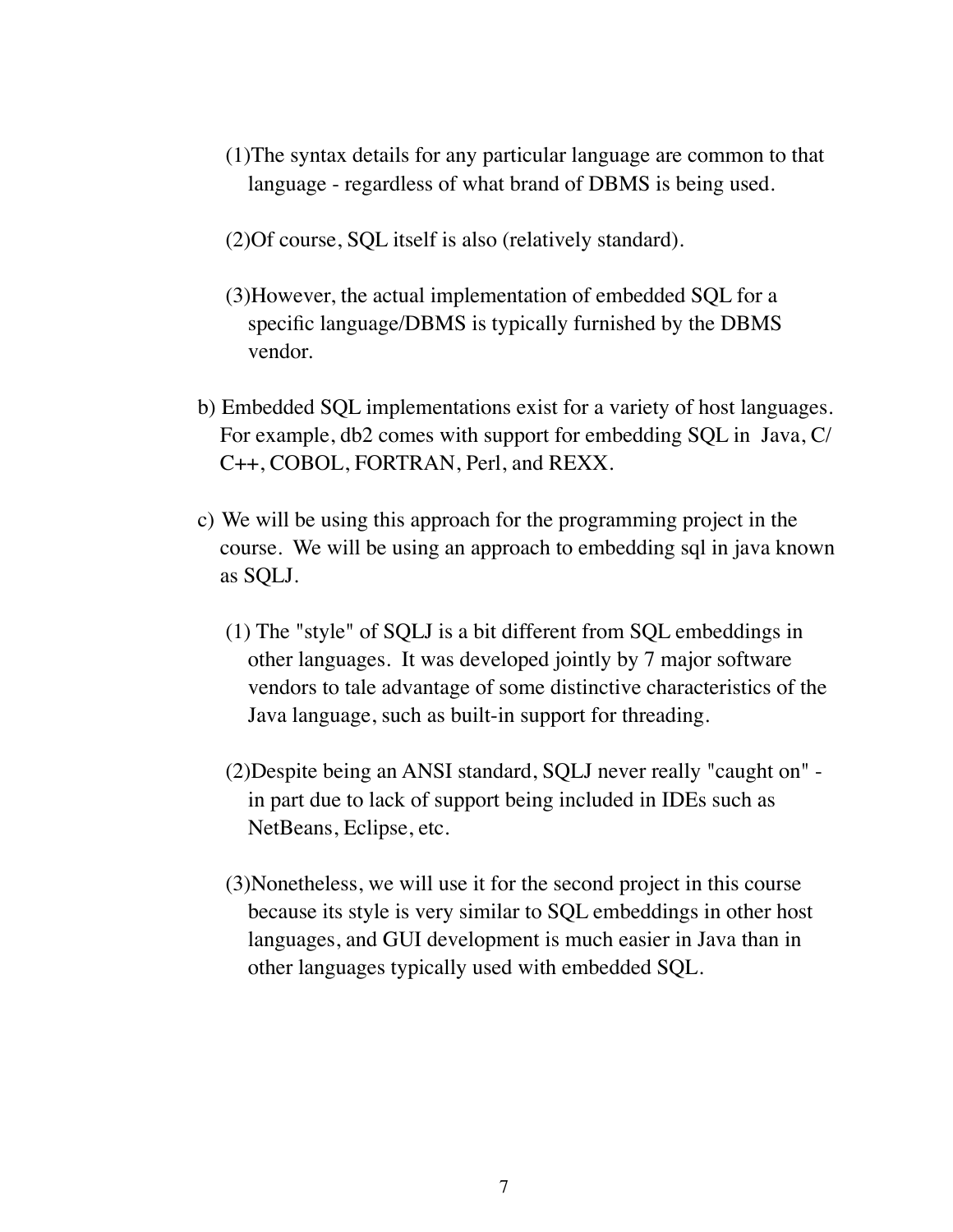- d) Here is an example of embedded SQL code, using SQLJ. PROJECT EXAMPLE OF SQLJ
	- (1)The overall program is a standard Java program.
	- (2)The program contains embedded SQL statements. In the case of Java, the embedded SQL is bracketed by  $\#$ sql  $\{ \ldots \}$ . (Other languages typically bracket the SQL by a construct like  $exec$   $SQL$   $\ldots$  ;).
	- (3)Information flows between the two languages via host variables. A host variable is a variable in the syntax of the host language, and can be used as such by the host language code. In the SQL code, it is a marked as being a host variable by being preceded by a colon e.g. categoryName is a Java parameter that is used in the SQL code under the name :categoryName.
		- (a)A host variable may serve to pass information from the Java program into the SQL code (e.g. :categoryName).
		- (b)A host variable may serve to pass information from the SQL code back to the Java program. (e.g. :checkoutPeriod).
		- (c)Not illustrated here but also possible is a host variable that serves both purposes.
	- (4)A SQL statement is executed when it is encountered in the normal flow of execution of the host language code - i.e. it is executed just as if it were a host language statement. In fact, embedded SQL statements can appear in host language control structures, in which case they may be executed conditionally or repeatedly.
- e) When a program uses embedded SQL, a more complex process is needed to prepare it for execution. For example, here is the process used by db2 for SQL code embedded in Java - referred to as SQLJ. (The process details will vary from language to language and DBMS to DBMS).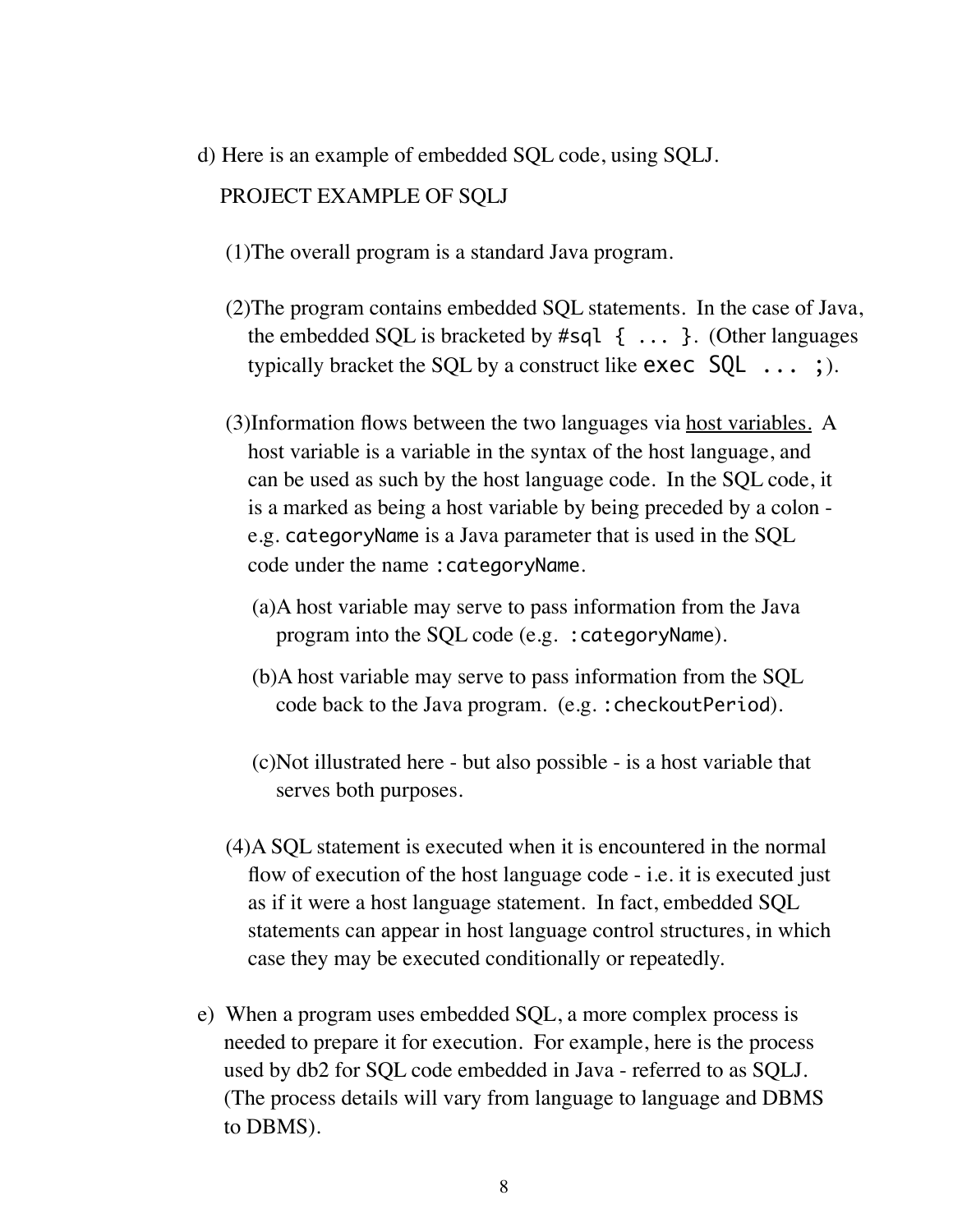- (1)The process begins with a source file that contains a mixture of Java and SQL code (as in the example just projected). Such a file typically has the file type .sqlj.
- (2)The SQLJ file is processed by the sqlj compiler (furnished by IBM), which splits it into two files:
	- (a) A "pure java" file that contains the Java code plus calls to SQL procedures.
	- (e) A SQL module file.

For example, the following is an excerpt from the results of invoking sqlj on the file projected earlier. (This excerpts correspond to the routine we just looked at.)

PROJECT - Java code for example procedure;

(In the case of the db2 implementation of sqlj, the SQL module code.is not created in a human-readable form, so I can't project that)

- (3)The "pure java" file is then translated by the standard Java compiler into one or more class files.
- (4)The SQL code is bound to the database, using a program furnished by IBM. In effect, what happens is that stored procedures are created in the database that correspond to the SQL code in the original program.

As part of the translation process, the textual form of the SQL statements is replaced by a compiled form. Thus, the task of parsing the SQL and constructing an optimized strategy for processing a query is done once at build time, rather than each time a given SQL statement is executed (as is the case with dynamic SQL).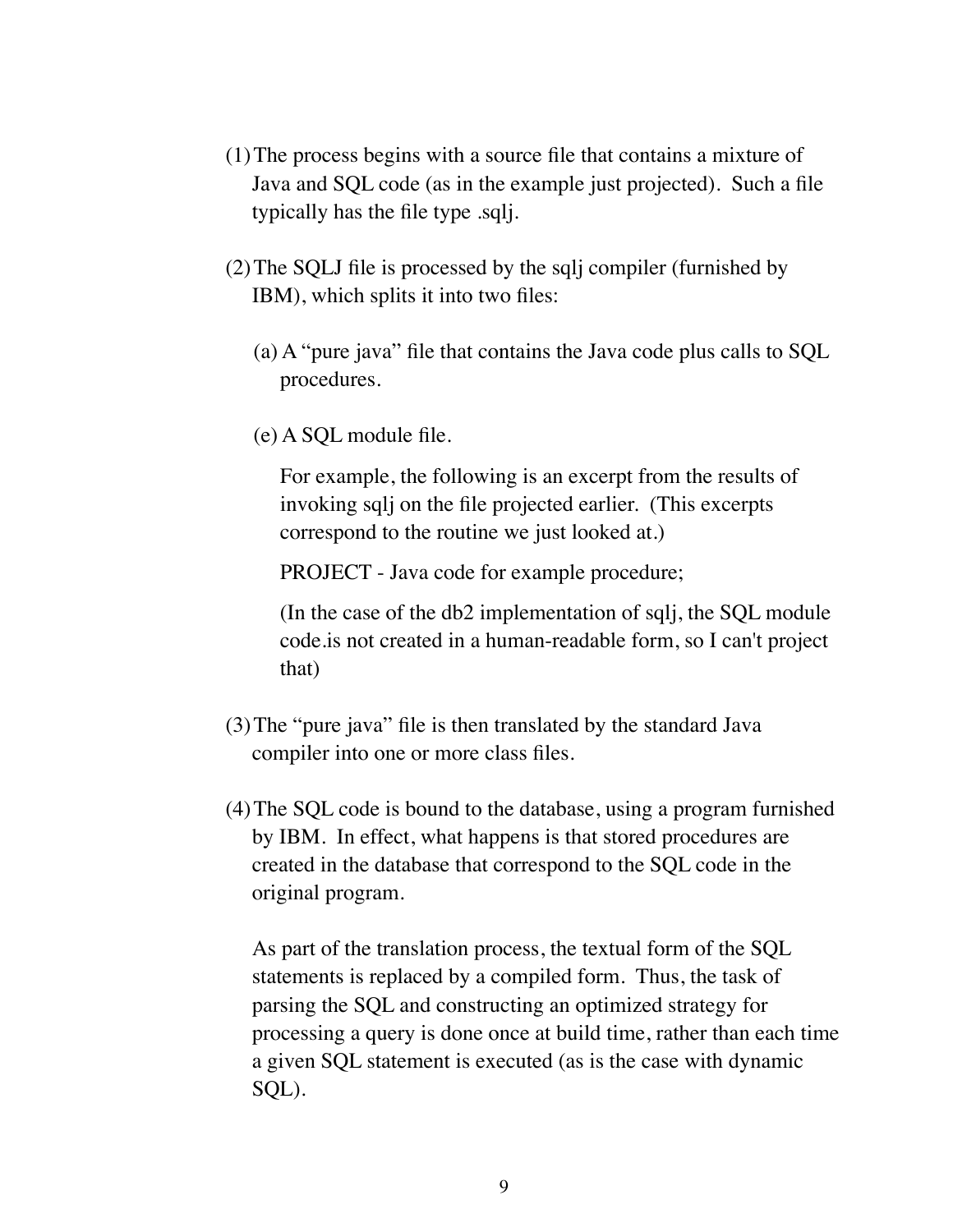f) When the program runs, it establishes a connection to the DBMS, and then executes the SQL statements embedded in the Java code as they are encountered during execution. An embedded SQL statement is executed by sending a message to the DBMS requesting it to execute the appropriate stored procedure that was created by translating the SQL.

### **III.SQL Injection**

- A. The book discusses quite a number of security issues related to web applications.
- B. One that is particularly relevant to the development of database applications is SQL injection which was discussed in the assigned reading.
	- 1. How does SQL Injection work?

ASK

- a. Step through projected first example
- b. Discuss second as well obviously the inserted statement could be any.
- 2. How might a hacker introduce a SQL injection?
	- 1. Values entered into a field on a web form.
	- 2. Query strings (?= in URL)
- 3. What strategies can be used to prevent a program from being attacked this way?

ASK